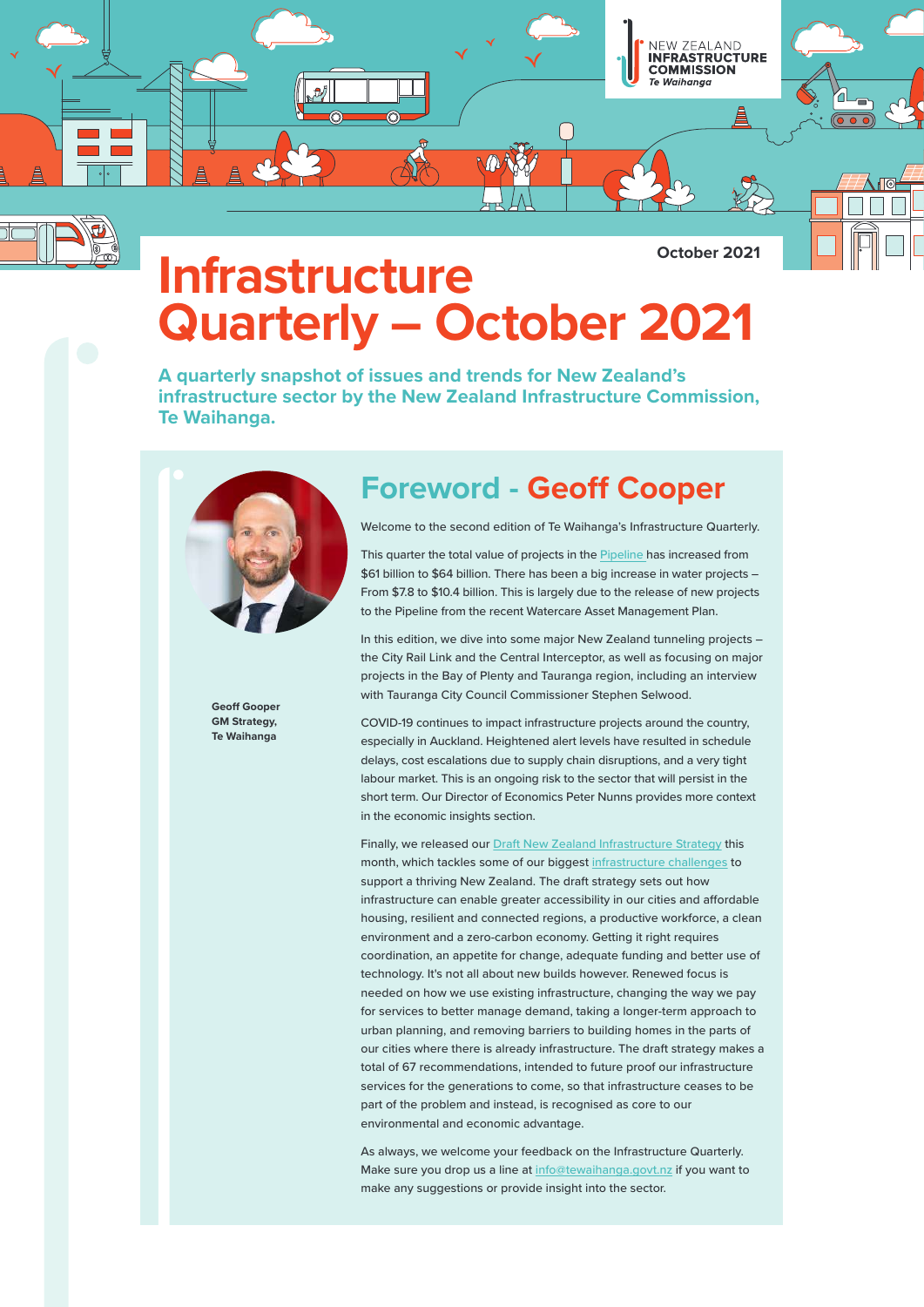## **What's in the Pipeline**

**Our Pipeline pulls together key information on the infrastructure projects planned for New Zealand and sources project data direct from government, councils, utilities and others. The Pipeline has grown from approximately 176 projects and \$6.1 billion in 2019 to more than 2588 projects and \$64 billion of total value in 2021.** 

The Pipeline includes projects that have a level of certainty around timing. For projects with a longer horizon such as Let's Get Wellington Moving (Tunnel, Mass Transit etc.) and Auckland Light Rail, the ANZIP Pipeline and others can be a useful source of information.

We are continuing to build on and improve the data in our Pipeline and it remains a useful one-stop summary of what's coming up for industry.

[You can find the pipeline on our website.](https://www.tewaihanga.govt.nz/projects/pipeline/)

## **Pipeline snapshot**

Our Pipeline is updated quarterly. Key changes since the last update include:

- 19 organisations have updated the information about their projects
- Auckland Airport has been added, initially with 3 projects underway as part of their longer-term programme of improvements.
- Meridian Energy has also been added with their Harapaki Wind Farm in Hawke's Bay.
- The total value of projects in the Pipeline has increased from \$61 billion to \$64 billion.

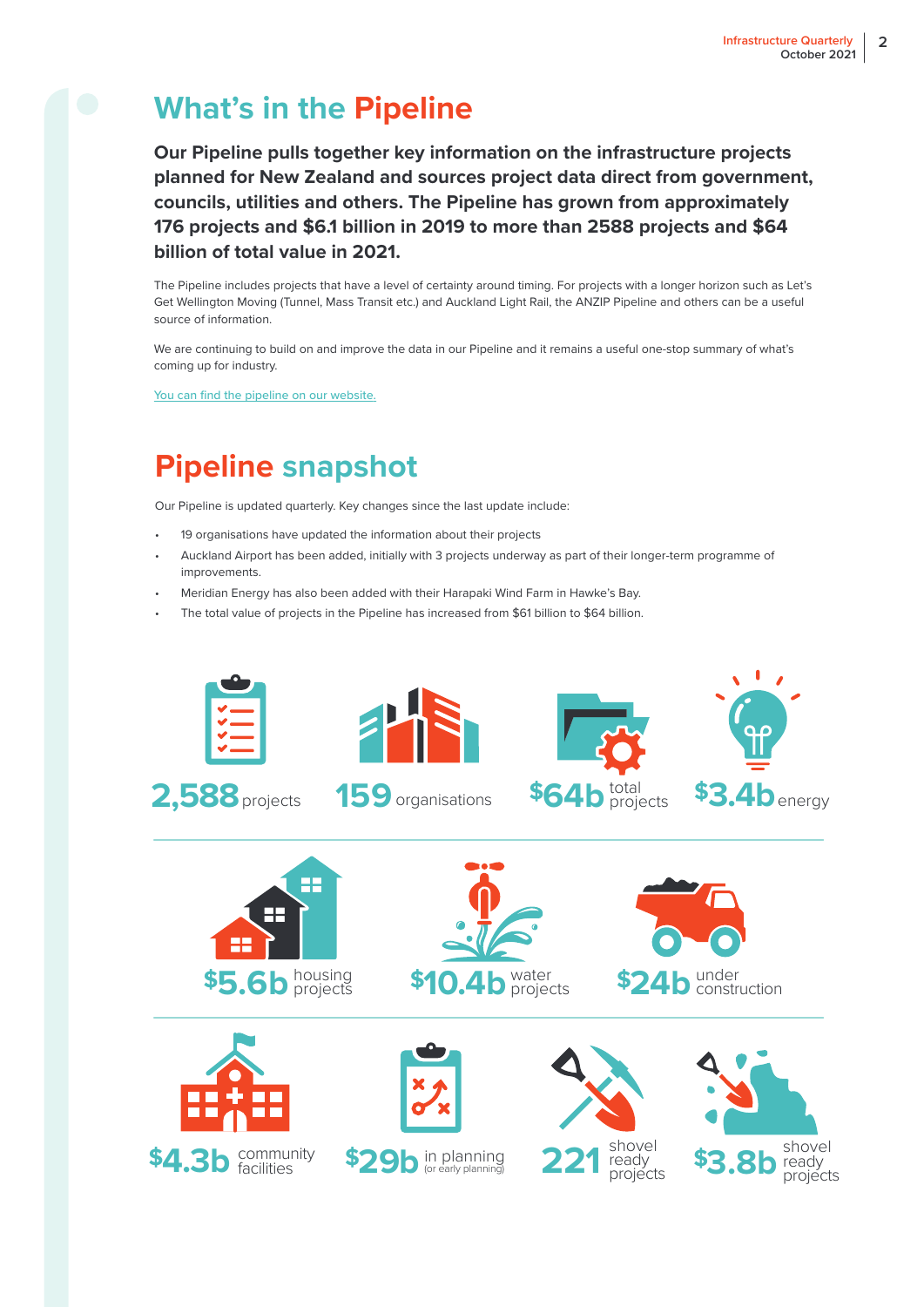#### **Increase in Water Projects**

While transport projects represent the largest single category of projects in the Pipeline, there has been a substantial increase in water projects - from \$7.8 to \$10.4 billion. This is largely from the release of new projects to the Pipeline from the recent Watercare Asset Management Plan.



#### **Forecasted spending by sector**

## **Sector snapshot: Auckland tunnelling projects**

### **City Rail Link**



### **Auckland's City Rail Link (CRL) is the largest and most complex transport project ever undertaken in New Zealand. Its twin 3.45-kilometre tunnels will connect downtown Auckland to a redeveloped Mt Eden Station, with two new central city underground stations at Aotea and Karangahape.**

When completed CRL will double the number of people within 30 minutes travel time of central Auckland. It will allow up to 54,000 passengers an hour to access the city centre at peak times, which is the same as three Auckland Harbour Bridges. The project has a total value of \$4.4 billion.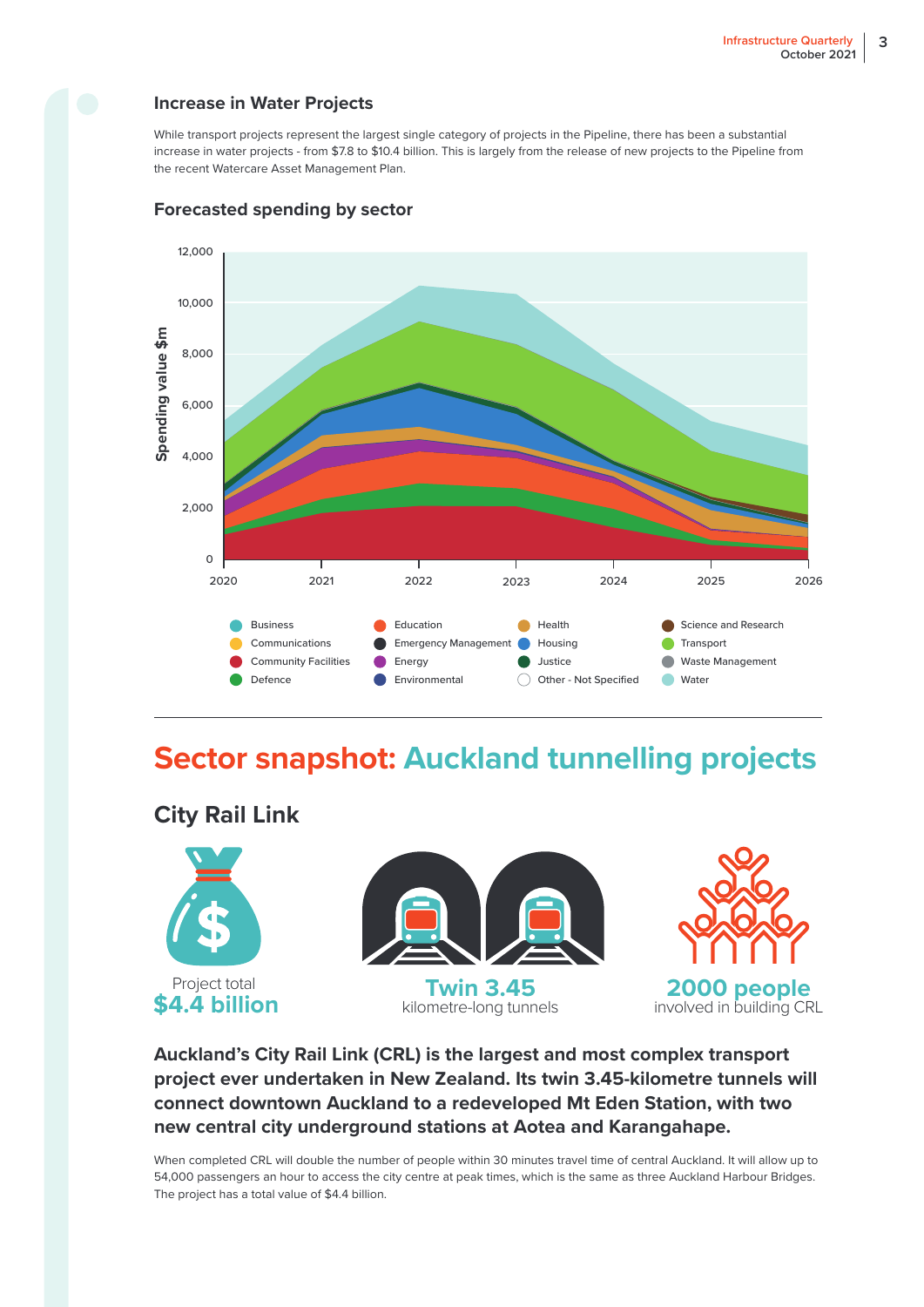COVID-19 is now the biggest challenge facing the CRL. Construction is planned to finish in late 2024, but the project has faced 205 days of lockdown or restricted working since March 2020, not including Auckland's latest ongoing Level 3 alert. Dr Sean Sweeney, the chief executive of CRL Ltd, notes that even though the alliance model being used to deliver the project provides a great deal of flexibility, this COVID-19 related disruption is of a scale and uncertainty that could not have been reasonably predicted when the project began.

There are more than 2000 people involved in building the CRL, many of whom have specialised skills like underground rail system installation that are not available in New Zealand. COVID-19 makes it difficult to bring in overseas workers where they are needed to fill specific roles. This is expected to become particularly acute as the project moves to install rail systems in the tunnels. Dr Sweeney recently pointed to the reality that overseas workers can be in a very long queue for a limited number of Managed Isolation and Quarantine places.

*Source: John Williamson, City Rail Link Limited*

### **Central Interceptor**

**Watercare is currently constructing a 14.7-kilometre-long wastewater tunnel called the Central Interceptor that will carry wastewater and stormwater from suburbs in central Auckland to the Māngere Wastewater Treatment Plant.**

In addition to providing for population growth, the interceptor will reduce wet-weather overflows in central Auckland by up to 80%.

Since the official ground-breaking ceremony in February 2020, Auckland has experienced numerous COVID-19 lockdowns that have impacted the project in a number of ways. Under the Level 4 lockdowns, physical construction has stopped or been reduced to an absolute minimum – in August/September 2021, only basic operations to protect infrastructure and prevent environmental damage were carried out. Under the Level 3 lockdowns, work has resumed under COVID-19 protocols and continued to ensure everyone gets home safe.



Up until the current lockdown, Watercare was confident of meeting its original completion date of late 2025. However, it now expects to complete the project a few months later in early 2026 – noting this depends on the ongoing impacts of COVID-19.

While a global pandemic was not on the radar when the main works were tendered in 2018. Watercare made sufficient allowances for risks. This means the project is still tracking within budget. At the time, there was hyper-inflation in the construction market. Therefore, the company chose a shared-risk contract approach. The contractor is required to account for cost escalation, as determined by standard indices, over the contract duration. If cost escalation exceeds a threshold, Watercare will cover the additional escalation costs.

One of the few upsides of COVID-19 in 2020 was that cost escalation indices were constant or in fact went backwards. Watercare is now starting to see cost indices increase and it anticipates this will continue for the remainder of the contract. However, it expects the escalation provisions within the contract will be sufficient to cover this movement.

As with other big construction projects underway in New Zealand, the Central Interceptor project is being affected by a shortage of skilled workers and shipping delays. People with experience delivering large-scale, segmented tunnels are in high demand globally and it is proving difficult to get them into the country. It is also hard for expats currently working on the project to visit family in their home countries, which is primarily Italy as the joint venture includes an Italian company. Meanwhile shipping delays mean it is difficult to bring specialised equipment in from around the world. At this stage, the building material shortages within New Zealand have not had a major impact on the project.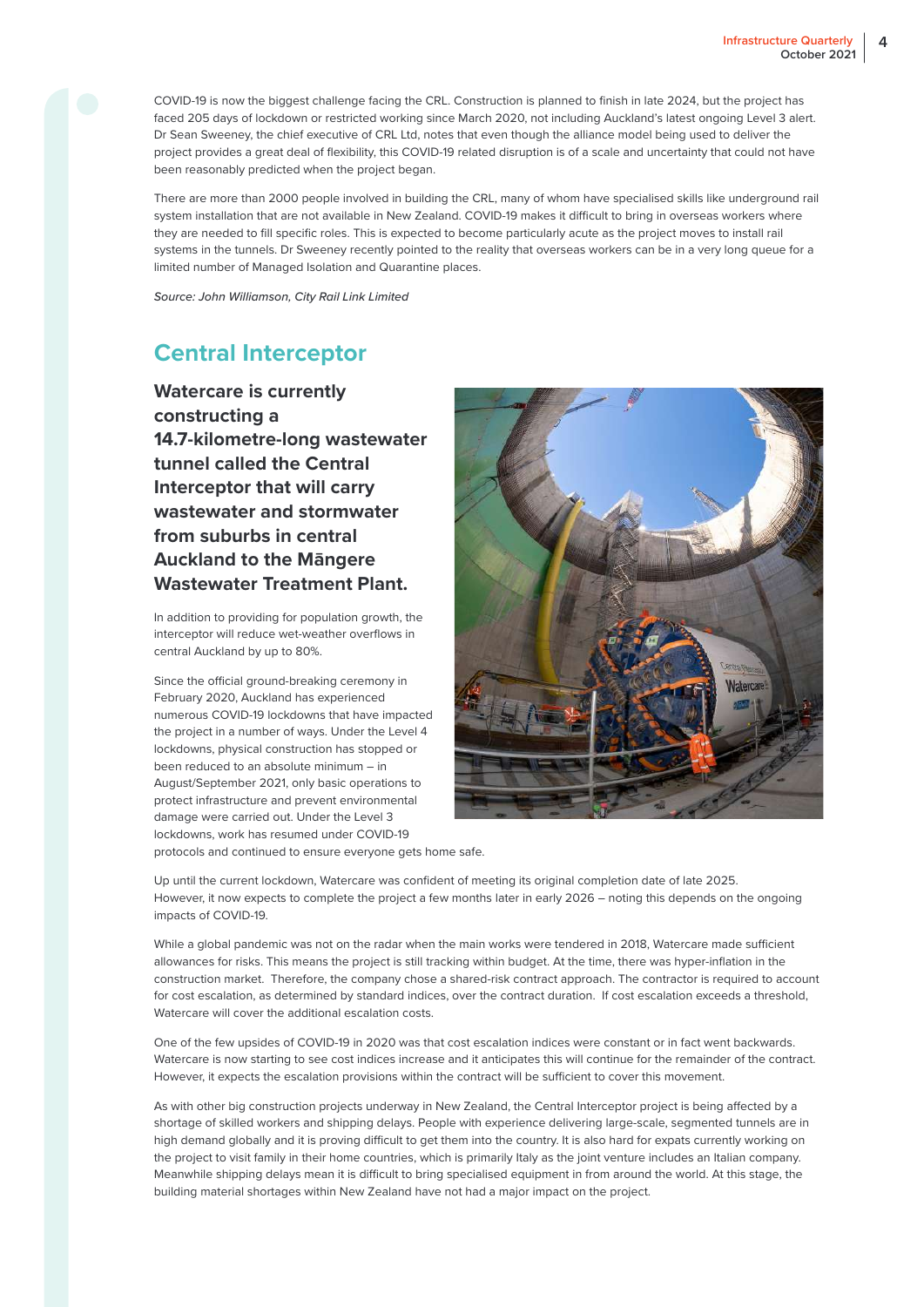While COVID-19 is presenting numerous challenges, nothing has been insurmountable to date. Watercare says that maintaining free and frank conversations with the contractor and going above and beyond in terms of staff safety protocols, means they should see the project through to its completion without significant budget or timeline slippages; and without compromising on quality.

*Source: Shayne Cunis, Executive Programme Director, Central Interceptor, Watercare*

## **Regional spotlight: Tauranga**

### **Interview with Stephen Selwood – Tauranga City Council Commissioner**

**Stephen Selwood is a Commissioner at Tauranga City Council. He has extensive experience across the infrastructure sector, and has worked closely with** 



**Ministers, government agencies, and businesses. He was formerly the Chief Executive of Infrastructure New Zealand and Board member of Te Waihanga.**

#### **Q:** *Tauranga City has committed to a \$4.6 billion capital programme funded in part by rate increases. What are some key initiatives in that programme and what issues do they address?*

Growth is the enduring issue for Tauranga and managing its effects continues to be our biggest challenge. We are likely to reach a population of 181,000 by 2033 (an increase of approximately 35,000 from 2020) and in three decades (the same time it has taken our current population to double) there will be another 60,000 people living here. This is on top of a cumulative infrastructure deficit inherited from the last three decades.

The \$4.6 billion capital pipeline in the long-term plan provides catch-up on the deficit and some provision for growth, but the undersupply of affordable homes and the need to address road congestion remain our key issues.

The plan includes nearly \$700m investment in civic amenities to bring the city to life, like aquatics, sports facilities, accessibility solutions across the city and investment in arts, culture and heritage.

\$2.6 billion is committed to urban transformation (including transport improvements) within the current footprint of the city, as well as laying the groundwork for additional homes and businesses in new areas.

This includes \$168 million for the Waiari water supply scheme and \$195 million for the development of the Te Maunga wastewater treatment plant. \$2 billion is committed to transport investment - \$192 million on walkways and cycleways and more accessible streets, \$112 million on bus infrastructure (including park and ride facilities) and \$175 million on local road renewals.

We are also investing over \$130m in the city centre and encouraging additional private investment. Potential private sector CBD developments with a capital value of \$650 million are already in the pipeline over the next 10 years and the Council has committed to leasing a new civic administration building in Devonport Road and constructing a new central library and community hub in the city centre.

With increasing threats from climate change, natural hazards and already stressed infrastructure, we have identified 315 projects to improve our city's resilience and committed \$125m to early works.

In total, the Long-term Plan is by far the biggest ever investment plan for the city.

Yet, despite that big lift in spending, we won't supply anywhere near the number of affordable houses required and while public transport, walking and cycling will improve significantly on key commuter corridors, congestion will increase.

The problem is that we've maxed out the credit card. We're leveraging all the infrastructure financing alphabet from the Housing Infrastructure Fund to Infrastructure Funding and Financing and the Infrastructure Acceleration Fund. Public Private Partnerships (PPPs) are of interest, but we need to find new ways to raise revenue to service investment.

We desperately need to unlock further development at scale, find opportunities to create and capture value in land development and accelerate road pricing and transport investment to lift productivity, deliver affordable housing, reduce carbon emissions and support mode shift.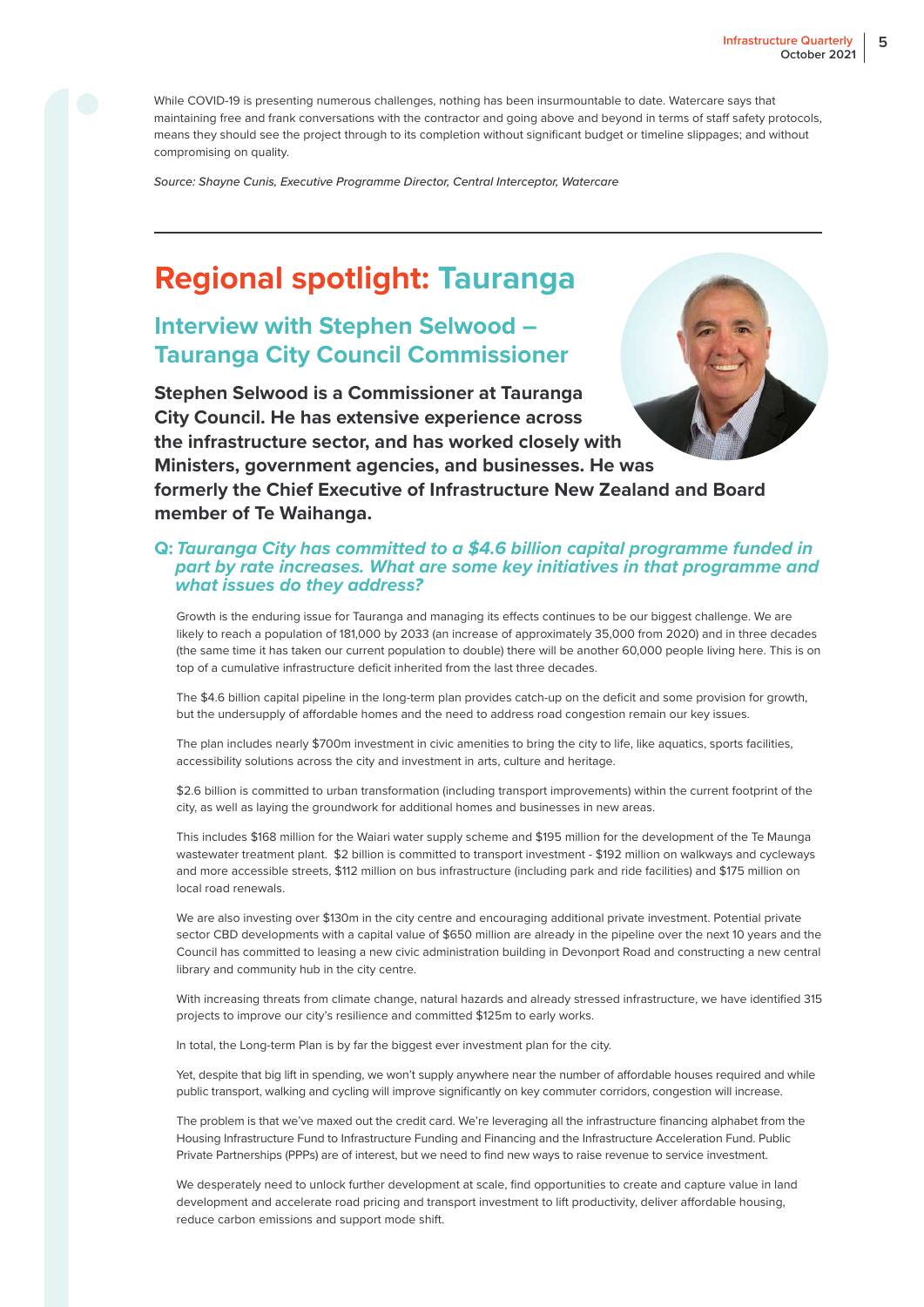#### **Q:** *What signs of capacity and capability challenges are you seeing for local projects?*

Delivering on our commitments requires significant investment in building the capacity and capability of our staff and systems to deliver on the huge capital programme. We have established a Capital Assurance Projects Division to work hand-in-hand with the project delivery teams and rewritten our procurement policies to focus on value for money and enable a partnership approach with our suppliers.

To date we have been enjoying a good response to our pipeline from the contracting sector and, like everyone, we're managing around COVID-19 restrictions. But we are very conscious of the issues the sector is facing getting skilled construction workers into New Zealand.

A recent, high-level independent review identified annual cost increases of around 20% across the sector, with increases ranging from 5% for aggregates to 48% for steel. Based on current trends, many suppliers are predicting further increases in the latter part of 2021 and it is likely that this trend will continue until at least early-2022. So, exciting and challenging times are ahead for the city.

Full details of the plan are available [here:](https://www.tauranga.govt.nz/council/council-documents/long-term-plans/long-term-plan-2021-31)

### **Other Bay of Plenty projects**

There are also significant projects happening elsewhere in the Bay of Plenty. The infrastructure Pipeline currently includes projects from some, but not all, Bay of Plenty councils, as well as central government and some private infrastructure providers. Tauranga City Council data is not included here. Table 1 summarises significant projects in the Pipeline, excluding the Te Okuroa Drive School that is due to be completed this quarter. Potential projects in the planning stages include an indicative business case for upgrading Rotorua's courts.

#### **Table 1: Significant Pipeline projects elsewhere in the Bay of Plenty**

| <b>PROJECT</b>                           | <b>DELIVERY AGENCY</b>                   | <b>VALUE</b>        | <b>PROJECT</b><br><b>START DATE</b> |
|------------------------------------------|------------------------------------------|---------------------|-------------------------------------|
| SH2 Te Puna to Omokoroa Improvements     | Waka Kotahi/New Zealand Transport Agency | $250 - 500$ Million | Q1 20 20                            |
| Enabling new connections - Wairakei Ring | Transpower                               | 100 - 250 Million   | Q3 2025                             |
| Öpötiki Harbour Development Project      | Öpötiki District Council                 | $50 - 100$ Million  | Q4 2019                             |
| SH2: Baypark to Bayfair Link Upgrade     | Waka Kotahi/New Zealand Transport Agency | $50 - 100$ Million  | Q1 2018                             |
| Otumoetai College Redevelopment          | Ministry of Education                    | $50 - 100$ Million  | Q2 2018                             |
| Tauranga-Moana Innovative Courthouse     | Ministry of Justice - Te Tāhū o te Ture  | $50 - 100$ Million  | Q3 2020                             |
| Wai Ariki Hot Springs and Spa - Rotorua  | Pukeroa Lakefront Holdings Limited       | $50 - 100$ Million  | Q4 2020                             |

## **Economic insights**

Infrastructure projects are now facing schedule delays and cost escalations due to supply chain disruptions and a tight labour market. While global supply chains fared surprisingly well through the early stages of the COVID-19 pandemic, disruptions to delivery are now likely to be a medium-term problem that will take time to work through the system.

The infrastructure sector needs to prepare for ongoing supply chain and labour market issues, including factoring expected cost pressures into project and programme budgets. In the longer term, COVID-19 disruptions highlight the need to build resilience and redundancy into our infrastructure delivery system.

#### **The impact of COVID-19 on international supply chains**

Global supply chains are more interdependent than ever. Raw materials and components may be shipped between countries multiple times to produce finished goods, meaning that bottlenecks in one place can cause further delays elsewhere.

COVID-19 has disrupted factory and port operation in Asian manufacturing centres, delaying shipments of goods and causing a fivefold increase in container freight costs (Figure 1).1 This is a significant challenge for New Zealand's construction sector, which relies upon imported machinery and materials.2 69% of Auckland homebuilders and 59% of non-Auckland home-builders report problems with material and equipment availability.<sup>3</sup>

- 1. https://en.macromicro.me/charts/947/commodity-ccfi-scfi
- 2. https://www.mfat.govt.nz/assets/Trade-General/Trade-stats-and-economic-research/STORM-Analysis-Unclassified-Version.pdf http://www.buildmagazine.org.nz/index.php/articles/show/in-short-supply-2
- 3. https://www.stats.govt.nz/news/impacts-of-COVID-19-on-new-home-building-projects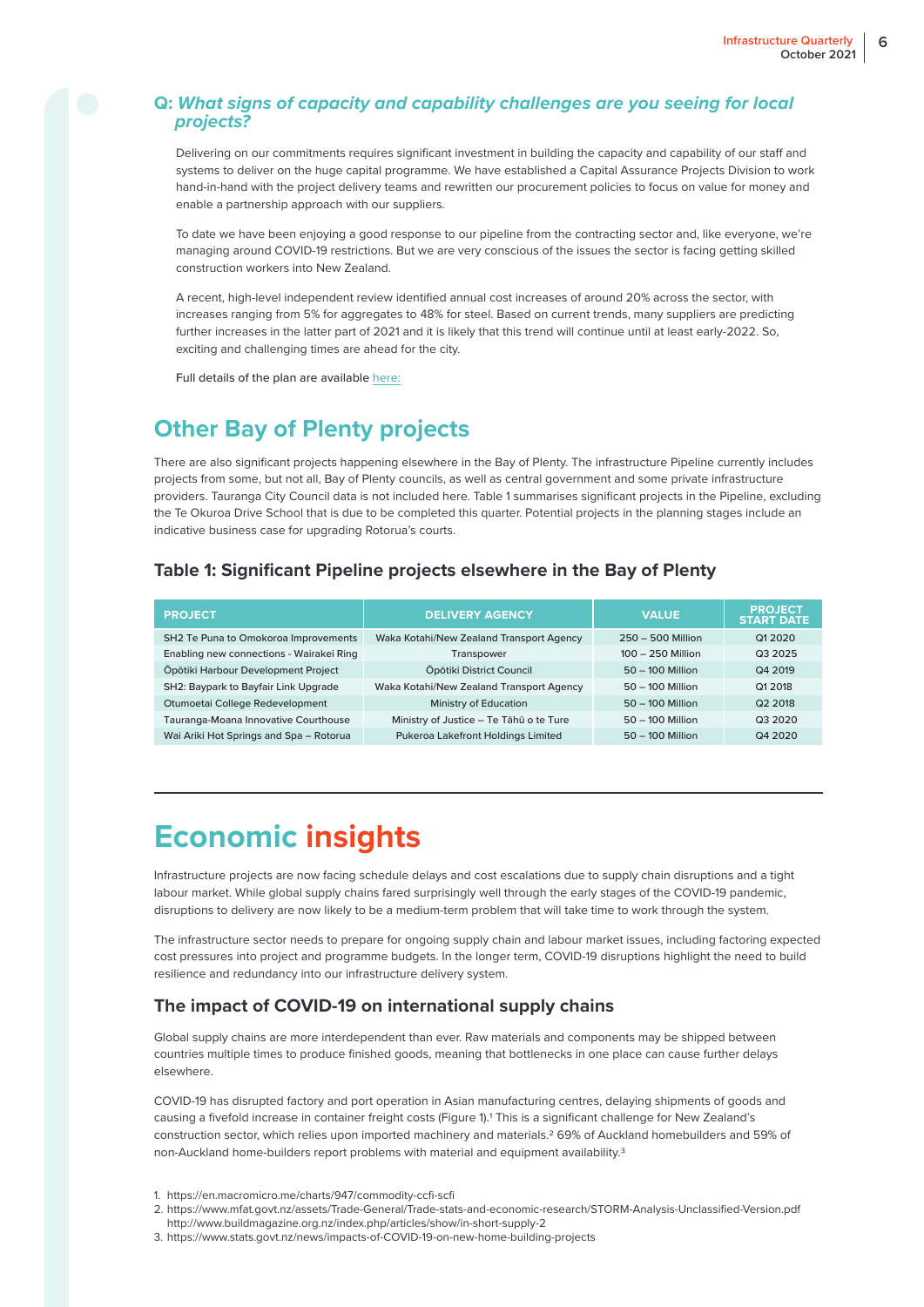#### **Figure 1: Container freight costs have escalated at an unprecedented rate**4





The impact of supply chain delays are visible in many areas. For instance, a global shortage of semiconductors is forcing car makers and construction equipment manufacturers to cut back production.5 Locally, we have recently seen shortages of structural timber coupled with a backlog of export logs at ports, driven by a combination of surging demand and shipping capacity constraints.6

#### **Locking down the local supply chain**

The impacts of the COVID-19 pandemic have been most acute in Auckland. Auckland lockdowns have a cascading effect on the nation's construction sector due to Auckland's role as a manufacturing and logistics centre. Most of the country's wholesale trade and warehousing capacity is located in Auckland (Figure 2). Construction has been able to resume more rapidly in other parts of the country because lockdowns have been shorter, but difficulties shipping building materials out of Auckland have nonetheless caused delays.



#### **Figure 2: Critical elements of the supply chain are concentrated in Auckland**

*Source: Statistics New Zealand Business Demography statistics, 2020*7

#### **Labour has never been harder to find**

Current supply chain issues are exacerbated by increasing difficulties in finding labour. The share of construction firms reporting labour shortages is now at its highest ever level (Figure 3). Labour shortages are expected to persist in the medium term, as BCITO projections suggest New Zealand will have a shortfall of approximately 118,500 construction workers in 2024.8

- 4. https://www.economist.com/finance-and-economics/a-perfect-storm-for-container-shipping/21804500
- 5. https://www.dbusiness.com/daily-news/the-semiconductor-shortage-implications-for-the-global-economy/ https://www.equipmentradar.com/en/blog/semiconductor-shortages-could-result-in-higher-farm-and-construction-equipment
- -prices-R892766 6. https://www.stuff.co.nz/national/politics/126038965/millions-of-cubic-metres-of-logs-leave-our-shores-every-year--all-while-we
- -remain-desperately-short-of-timber
- https://www.rnz.co.nz/news/business/448022/backlog-at-ports-leads-to-frustration-there-s-a-huge-issue-within-our-sector 7. http://nzdotstat.stats.govt.nz/wbos/Index.aspx?DataSetCode=TABLECODE7602
- 8. https://wip.org.nz/supply-and-demand/